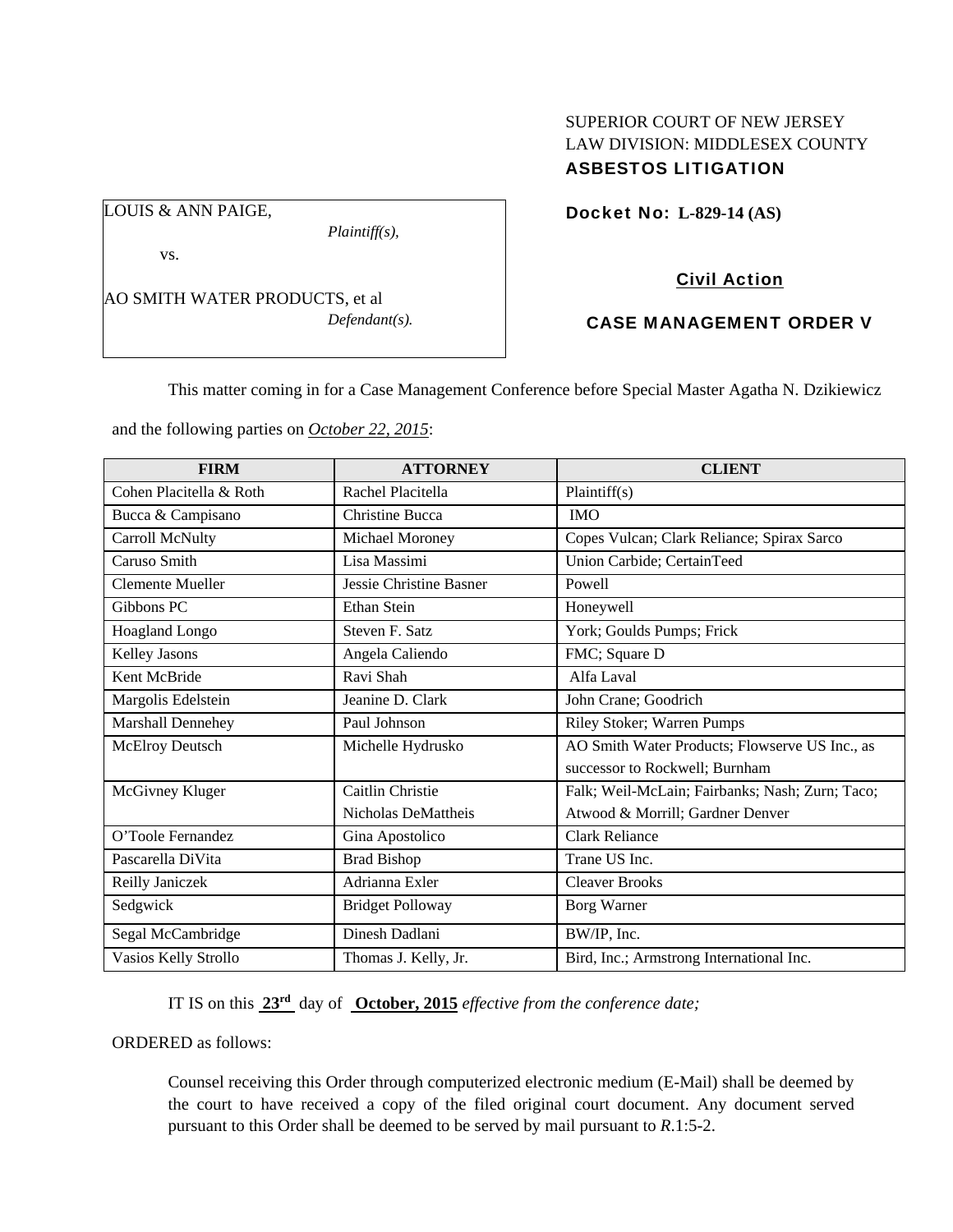### **DISCOVERY**

November 30, 2015 Plaintiff shall serve answers to wrongful death interrogatories by this date.

- March 31, 2016 Fact discovery, including depositions, shall be completed by this date. Plaintiff's counsel shall contact the Special Master within one week of this deadline if all fact discovery is not completed.
- April 29, 2016 Depositions of corporate representatives shall be completed by this date.

#### **EARLY SETTLEMENT**

July 8, 2016 Settlement demands shall be served on all counsel and the Special Master by this date.

#### **SUMMARY JUDGMENT MOTION PRACTICE**

- May 13, 2016 Plaintiff's counsel shall advise, in writing, of intent not to oppose motions by this date.
- May 27, 2016 Summary judgment motions shall be filed no later than this date.
- June 24, 2016 Last return date for summary judgment motions.

#### **MEDICAL DEFENSE**

- February 5, 2016 Plaintiff shall serve medical expert reports, including wrongful death, by this date.
- July 29, 2016 Defendants shall identify its medical experts and serve medical expert reports, if any, by this date. **In addition, defendants shall notify plaintiff's counsel (as well as all counsel of record) of a joinder in an expert medical defense by this date.**
- August 19, 2016 Plaintiff shall serve a rebuttal expert medical report, if any, by this date.

#### **LIABILITY EXPERT REPORTS**

- June 3, 2016 Plaintiff shall identify its liability experts and serve liability expert reports or a certified expert statement by this date or waive any opportunity to rely on liability expert testimony.
- August 19, 2016 Defendants shall identify its liability experts and serve liability expert reports, if any, by this date or waive any opportunity to rely on liability expert testimony.

### **EXPERT DEPOSITIONS**

September 9, 2016 Expert depositions shall be completed by this date. To the extent that plaintiff and defendant generic experts have been deposed before, the parties seeking that deposition in this case must file an application before the Special Master and demonstrate the necessity for that deposition. To the extent possible, documents requested in a deposition notice directed to an expert shall be produced three days

\_\_\_\_\_\_\_\_\_\_\_\_\_\_\_\_\_\_\_\_\_\_\_\_\_\_\_\_\_\_\_\_\_\_\_\_\_\_\_\_\_\_\_\_\_\_\_\_\_\_\_\_\_\_\_\_\_\_\_\_\_\_\_\_\_\_\_\_\_\_\_\_\_\_\_\_\_\_\_\_\_\_\_\_\_\_\_\_\_\_\_\_\_\_\_\_\_\_\_\_\_\_\_\_\_\_\_\_\_\_